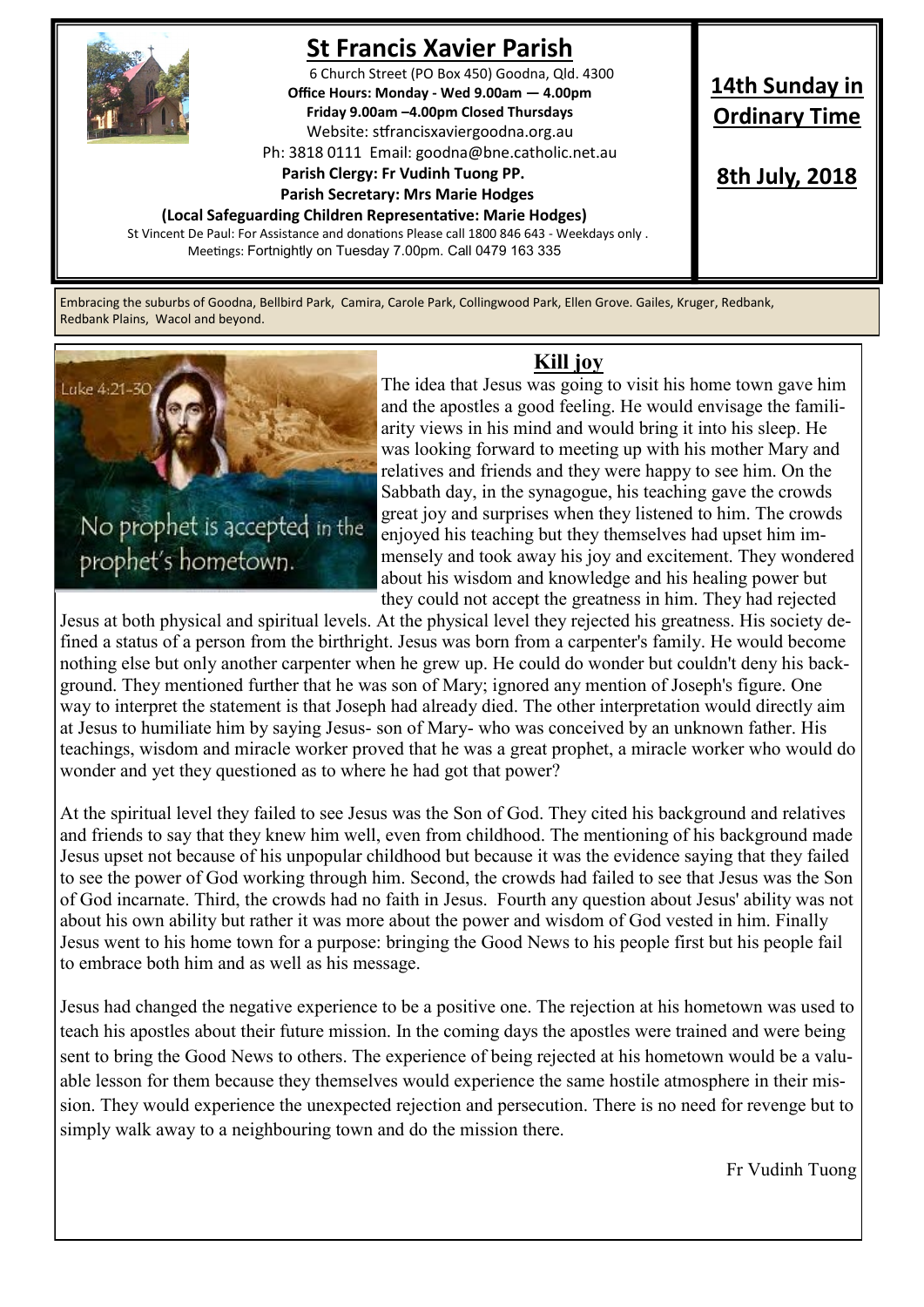

**Reconciliation and First Holy Communion** for children in Year 4 and above who have been Confirmed will begin on Friday 20th July at 7-00pm in the Church and will continue over 3 Fridays with Friday the 3rd August being the final session.

Reconciliation will then take place for the children over 4 nights beginning with Tuesday 7th August. With First Communion taking place during our Multicultural Mass which is on Sunday 19th August.

Fr Tuong would like to interview the parents before instruction starts so please contact the Parish Office to book a day and time. Interviews will be conducted first week of next term.

Tues 17th July, Wed 18th and Thurs 19th same times as above.

Application forms are available from the Parish Office or ask Fr Tuong after Mass.

### **Upcoming Events**

7/8 July - St Vincent de Paul Winter Appeal and Expo

17/18 and 19th July Parent interviews for children making their First Holy Communion

20th July— 7.00pm First Session for the children making their First Holy Communion

1st Aug - 9.00am Feast of Mary McKillop whole of School Mass in the School Hall

15th Aug - 9.00am Feast of the Assumption Mass in School Hall 6.30pm in the Church

19th Aug - 9.00am Multicultural Mass in School Hall and the children will make their First Holy Communion



#### **Baptism at St Francis Xavier Goodna**

Baptisms are held on the **Third Sunday** of the month during the 9-00am Mass. **Baptism** Before a Baptism can take place the parents must complete a Baptism Enrolment form which is available from the Sacristy, the Office or download from the Website. Parents must also register with the office and let the office know what month you

would like the Baptism to take place. On the **First Sunday** of the month the child is welcomed at the 9-00am Mass. On the **Second Sunday** the Parents then attend Baptism preparation which is held in the Church after the 9-00am Mass.

When completed the Baptism Preparation form is returned to the office, Father or Peter Aiavao and is to be accompanied by a copy of the child's **Birth Certificate**.

Once all the above has been completed then the baptism will take place on the **Third Sunday** of the month during the

9-00am Mass.

Remember to register with the Parish Office first.

**Please not there will be no Baptism Welcome or Preparation in September.** 





FUNERALS

**Phone: 07 3293 0555** www.holycrossfunerals.com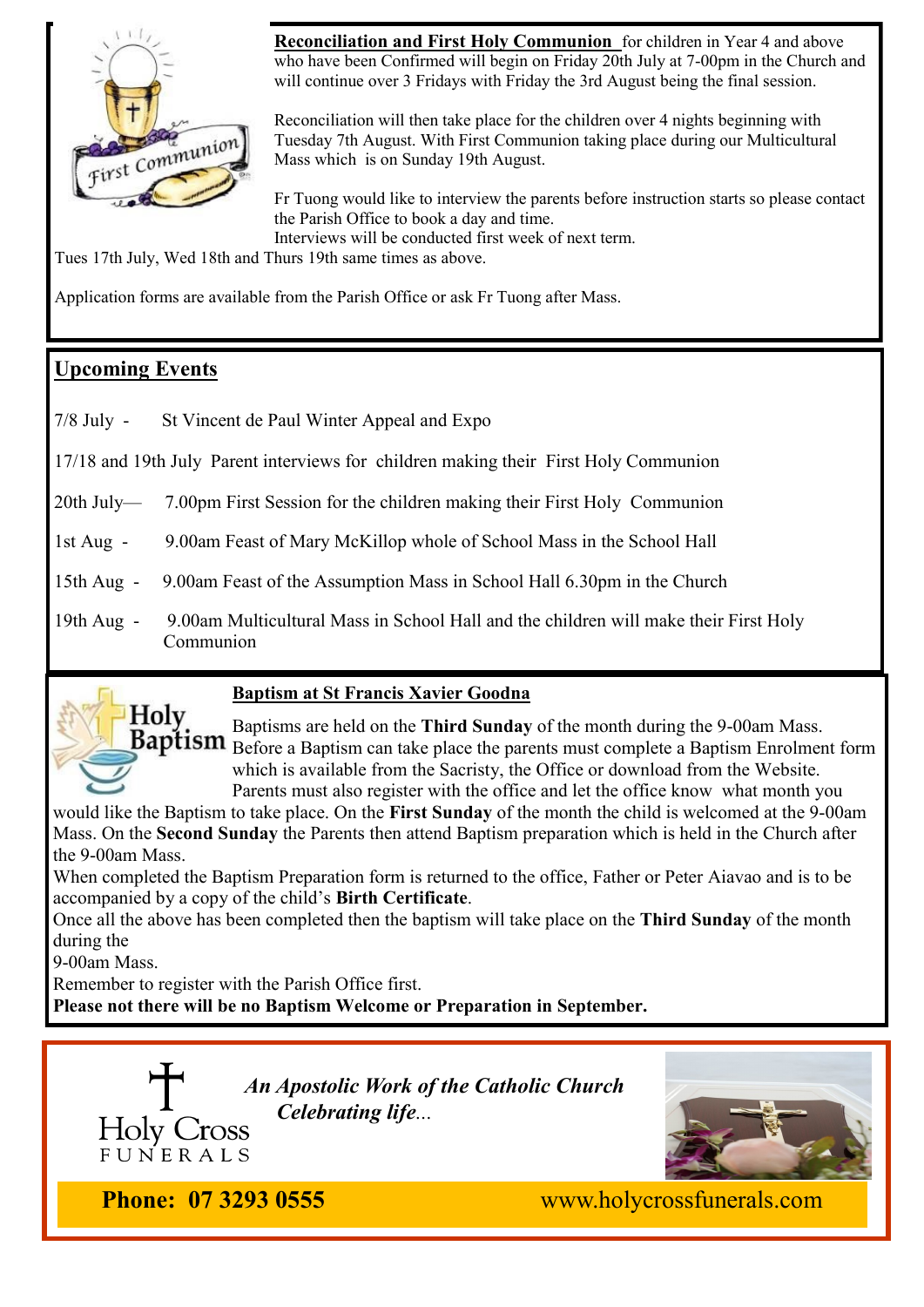#### **Spirituality for Life**



The voice of the Spirit speaking of gratitude. generosity, responsibility and increase



*'Each one of you has received a special grace, so, like good stewards responsible for all these varied graces of God, put it out at the service of others."* 

#### **July 8, 2018 - 14th Sunday in Ordinary Time**

*"As the Lord spoke to me, the spirit entered me and set me on my feet, and I heard the one who was speaking say to me, 'Son of man, I am sending you…'" EZEKIEL 2:2-3* God asks each of us to do some special work for Him. He gives us the resources we need to do His work. However, do we listen to God when He calls? Do we get up on our feet and use our talent to do the work He asks of us? Remember, God doesn't call the equipped, he equips the called. *(Accessed on 4th July, 2018 from http://archstl.org/stewardship/page/ bulletin-inserts*



### **Wanted for Multicultural Mass**

We need volunteers from our different nationalities to carry the flag of their country in the Entrance Procession of the Mass.

Please see Fr Tuong or call the Office with your name and phone number.

### **Our Lady of the Angels Concert—STRAUSS & FRIENDS.**

Friday 24th August 2018 starting at 7pm

Featuring the Brisbane City Pops Orchestra, tenor James Scott & the OLA School Choir. Tickets include a light supper.

Tickets \$30pp, Family Tickets \$60 for 2 adults and however many children under 16. For further information, please contact the Our Lady of the Angels Parish Office, Chermside West on 3359 7944.

### **AWAKEN TOGETHER IN CHRIST**

Tuesday 10th July - 7pm Healing St Francis Hall 47 Dornoch Tce, West End

A ministry bringing hope and the tangible presence of Christ to the lost and a deeper connection for those who know Him.

The Awaken Ministry has been blessed with an amazing gift of healing, powerfully led by the holy Spirit, people have been receiving many miracles and lives have been changed.

We invite you to come along and enter into God's presence, watch Him move in your circumstances today. Everyone welcome!

#### **Hosted by St Mary's and Dutton Park Parishes**

#### **Through the eyes of a child**

When the Old Testament was done, they started the New Testament. Jesus was the Star. He was born in a barn in the town of Bethlehem. I wish I had been born in a barn, too, because then, when my mother says to me, "Close the door. Were you born in a barn?" I could say, "As a matter of fact, I was."

Jesus argued a lot with the Chief Priests and Democrats. He had twelve opossums. Most of them were good, but Judas Asparagus was not. He was so bad, they named a really yucky vegetable after him.

Jesus healed some people and leopards. Then He preached to the Germans on the Mount. But the Chief Priests and Democrats were mad at him and put Him on trial. Pilot was too chicken to stick up for Him, so he just washed his hands.